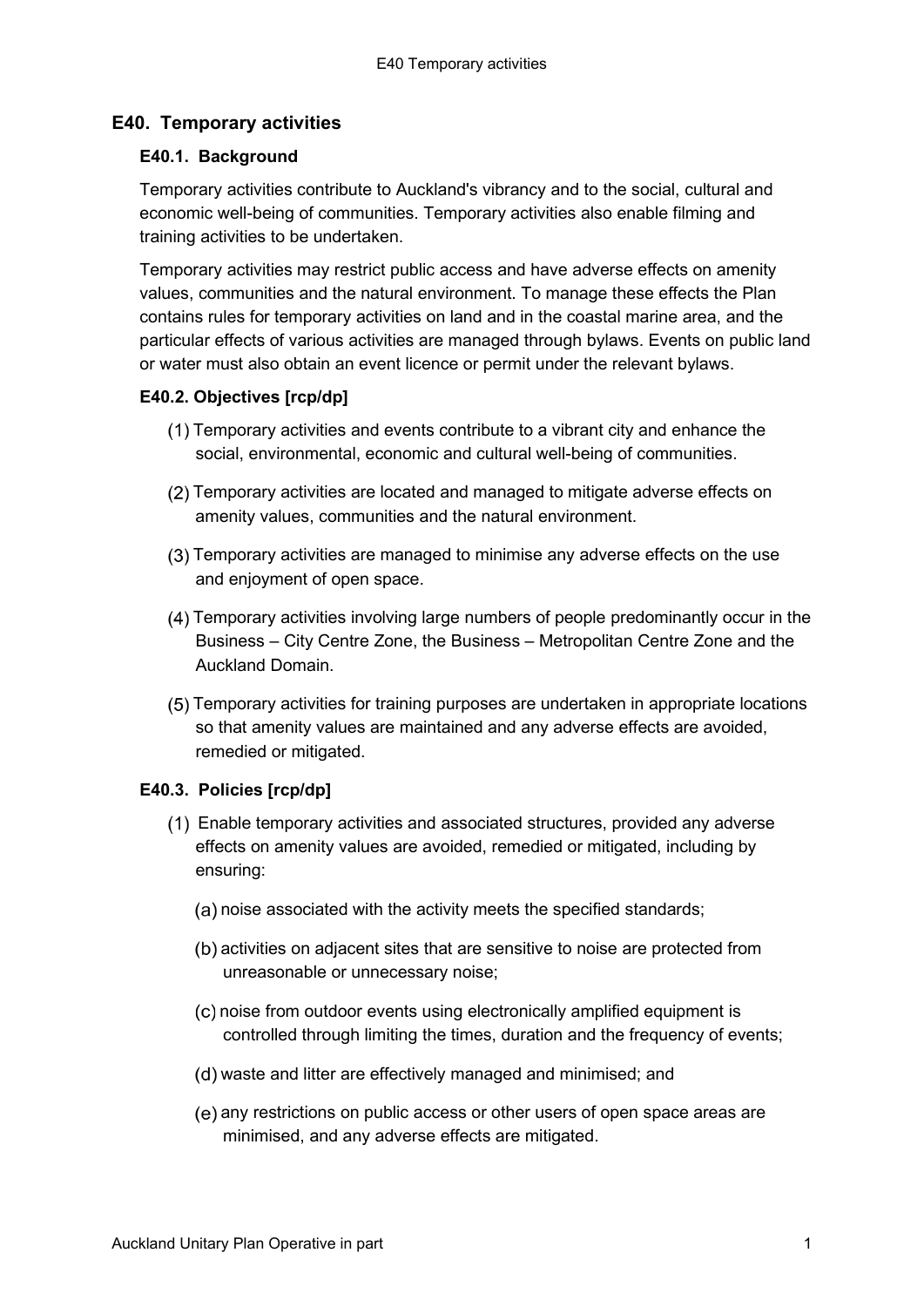- Enable temporary activities for filming purposes, including associated film sets, while managing any adverse effects.
- Control traffic generated by a temporary activity, including heavy traffic, so that it does not detract from:
	- $(a)$  the capacity of the road to safely and efficiently cater for motor vehicles, pedestrians and cyclists; and
	- (b) the well-being of residents and reasonable functioning of businesses on surrounding sites.
- Require any disturbance of the foreshore or seabed from a temporary activity to be remedied, unless this can be achieved by natural processes.
- Require temporary activities involving large numbers of people to locate in areas where there is:
	- (a) capacity to safely host large numbers of people;
- (b) sufficient parking where necessary;
	- (c) sufficient road network capacity for the event;
	- (d) capacity in the public transport network to service the event, or the ability for the event to be temporarily serviced by mass passenger transport; and
	- (e) the ability to avoid, remedy or mitigate adverse effects on the environment.
- Manage the effects of temporary activities so that the values of any scheduled ecological, natural character, natural features, landscape, historic heritage or Mana Whenua areas are maintained, and any adverse effects on the natural environment are avoided, remedied or mitigated.
- Manage the noise effects of temporary military training activities, and any adverse effects from other temporary training activities, so that amenity values are maintained.

### **E40.4. Activity table**

Table E40.4.1 Activity table specifies the activity status of temporary activities under section 9(3) and section 12 of the Resource Management Act 1991 unless the activity is subject to a specific rule in an overlay, zone or precinct.

The Auckland-wide transport provisions (Section E27 [Transport\)](http://unitaryplan.aucklandcouncil.govt.nz/Images/Auckland%20Unitary%20Plan%20Operative/Chapter%20E%20Auckland-wide/4.%20Infrastructure/E27%20Transport.pdf) do not apply to temporary activities.

All other Auckland-wide provisions, including Sections [E25 Noise and vibration](http://unitaryplan.aucklandcouncil.govt.nz/Images/Auckland%20Unitary%20Plan%20Operative/Chapter%20E%20Auckland-wide/3.%20Built%20environment/E25%20Noise%20and%20vibration.pdf) and [E24](http://unitaryplan.aucklandcouncil.govt.nz/Images/Auckland%20Unitary%20Plan%20Operative/Chapter%20E%20Auckland-wide/3.%20Built%20environment/E24%20Lighting.pdf) [Lighting](http://unitaryplan.aucklandcouncil.govt.nz/Images/Auckland%20Unitary%20Plan%20Operative/Chapter%20E%20Auckland-wide/3.%20Built%20environment/E24%20Lighting.pdf) apply, unless a more specific rule provides for an activity in this chapter.

#### **PC 71 [\(see](https://www.aucklandcouncil.govt.nz/plans-projects-policies-reports-bylaws/our-plans-strategies/unitary-plan/auckland-unitary-plan-modifications/Pages/details.aspx?UnitaryPlanId=124) [Modifications\)](https://www.aucklandcouncil.govt.nz/plans-projects-policies-reports-bylaws/our-plans-strategies/unitary-plan/auckland-unitary-plan-modifications/Pages/details.aspx?UnitaryPlanId=124)**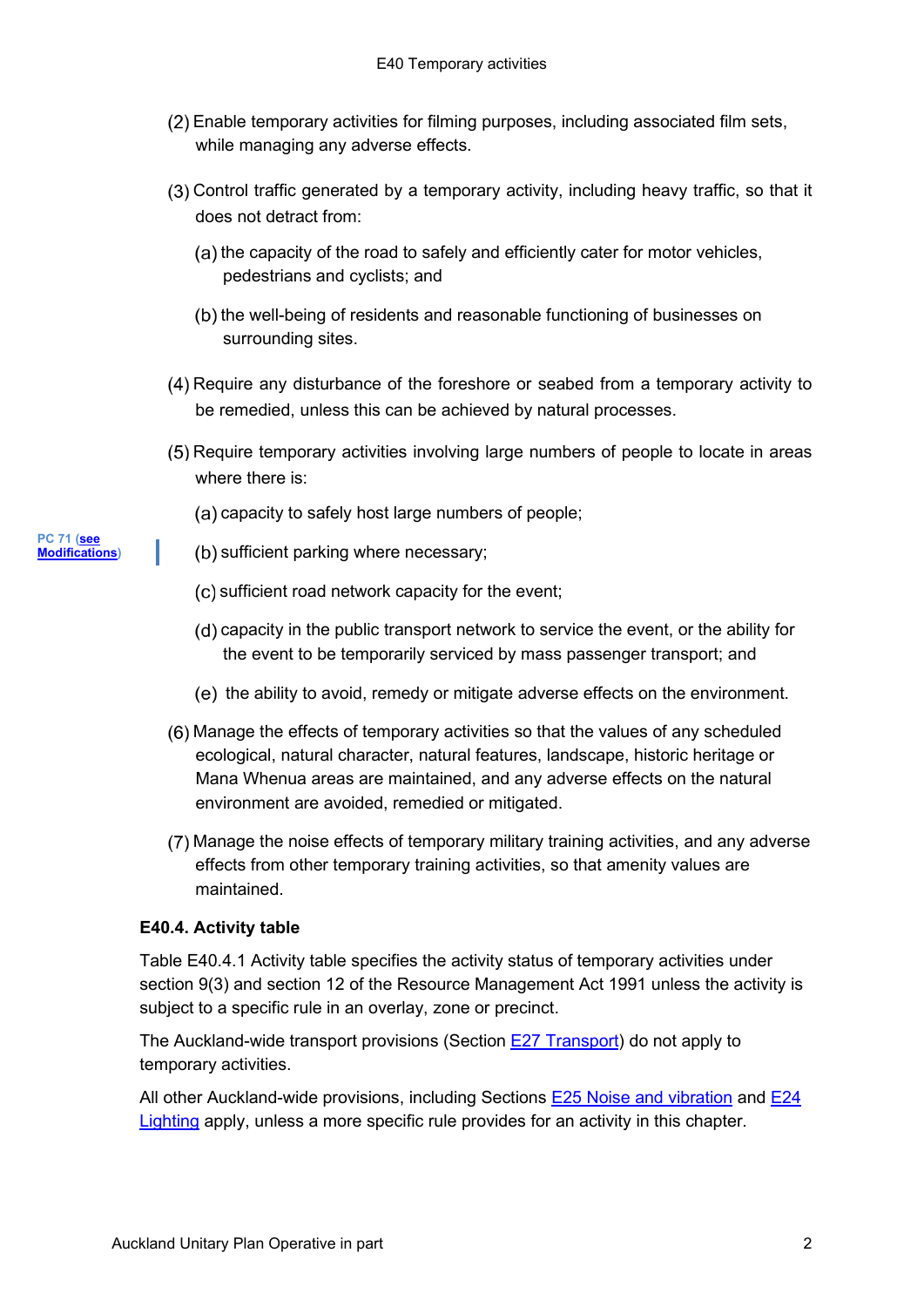Note 1. The standards of the relevant zone in which the temporary activity is undertaken e.g. building height and yards, do not apply to the buildings and structures that are accessory to a temporary activity.

Note 2. The duration of the temporary activities specified in Table E40.4.1 and in the standards excludes the time required to establish and remove all structures and activities associated with the activity and reinstate the site to its original condition. The construction noise requirements in E25.6.28 shall apply to the establishment and removal of all structures and activities associated with the temporary activity and the reinstatement of the site to its original condition.

# **Note 3. These rules apply to temporary activities in the coastal marine area, other than:**

- rules for temporary military training activities (refer to Section  $F2$  Coastal [General Coastal Marine Zone\)](http://unitaryplan.aucklandcouncil.govt.nz/Images/Auckland%20Unitary%20Plan%20Operative/Chapter%20F%20Coastal/F2%20Coastal%20-%20General%20Coastal%20Marine%20Zone.pdf); and
- rules for temporary buildings including structures (refer to Section [F2 Coastal](http://unitaryplan.aucklandcouncil.govt.nz/Images/Auckland%20Unitary%20Plan%20Operative/Chapter%20F%20Coastal/F2%20Coastal%20-%20General%20Coastal%20Marine%20Zone.pdf)  [General Coastal Marine Zone\)](http://unitaryplan.aucklandcouncil.govt.nz/Images/Auckland%20Unitary%20Plan%20Operative/Chapter%20F%20Coastal/F2%20Coastal%20-%20General%20Coastal%20Marine%20Zone.pdf).

Note 4. In addition to the rules in this Plan, temporary activities are also subject to the other acts and bylaws. All events on public land or water must obtain an event licence or permit under the relevant bylaws.

Note 5. For the purposes of the following activity table, standards and assessment criteria, the reference to 'the City Centre and Metropolitan Centres' means:

- the Business City Centre Zone, the Business Metropolitan Centre Zone and public open spaces (including the open space zones) within the area bound by the Business – City Centre Zone and Business – Metropolitan Centre Zones;
- the Coastal Marina Zone at Westhaven; and
- the coastal marine area within the City Centre precincts for Westhaven, Wynyard, Viaduct Harbour, Central Wharves and the Port precincts.

|                                                                                                                           |                                                                                                                                            | <b>Activity status</b>                    |              |  |
|---------------------------------------------------------------------------------------------------------------------------|--------------------------------------------------------------------------------------------------------------------------------------------|-------------------------------------------|--------------|--|
| <b>Activity</b>                                                                                                           |                                                                                                                                            | <b>Coastal</b><br>marine<br>area<br>[rcp] | Land<br>[dp] |  |
| Temporary Activities – General (temporary activities that are not provided for<br>as a Specific Temporary Activity below) |                                                                                                                                            |                                           |              |  |
| (A1)                                                                                                                      | Temporary activities in public places for up to six<br>consecutive days, outside of the City Centre and<br><b>Metropolitan Centres</b>     | <b>NA</b>                                 | P            |  |
| (A2)                                                                                                                      | Temporary activities in public places for more than six<br>consecutive days, outside of the City Centre and<br><b>Metropolitan Centres</b> | <b>NA</b>                                 | D            |  |

# **Table E40.4.1 Activity table**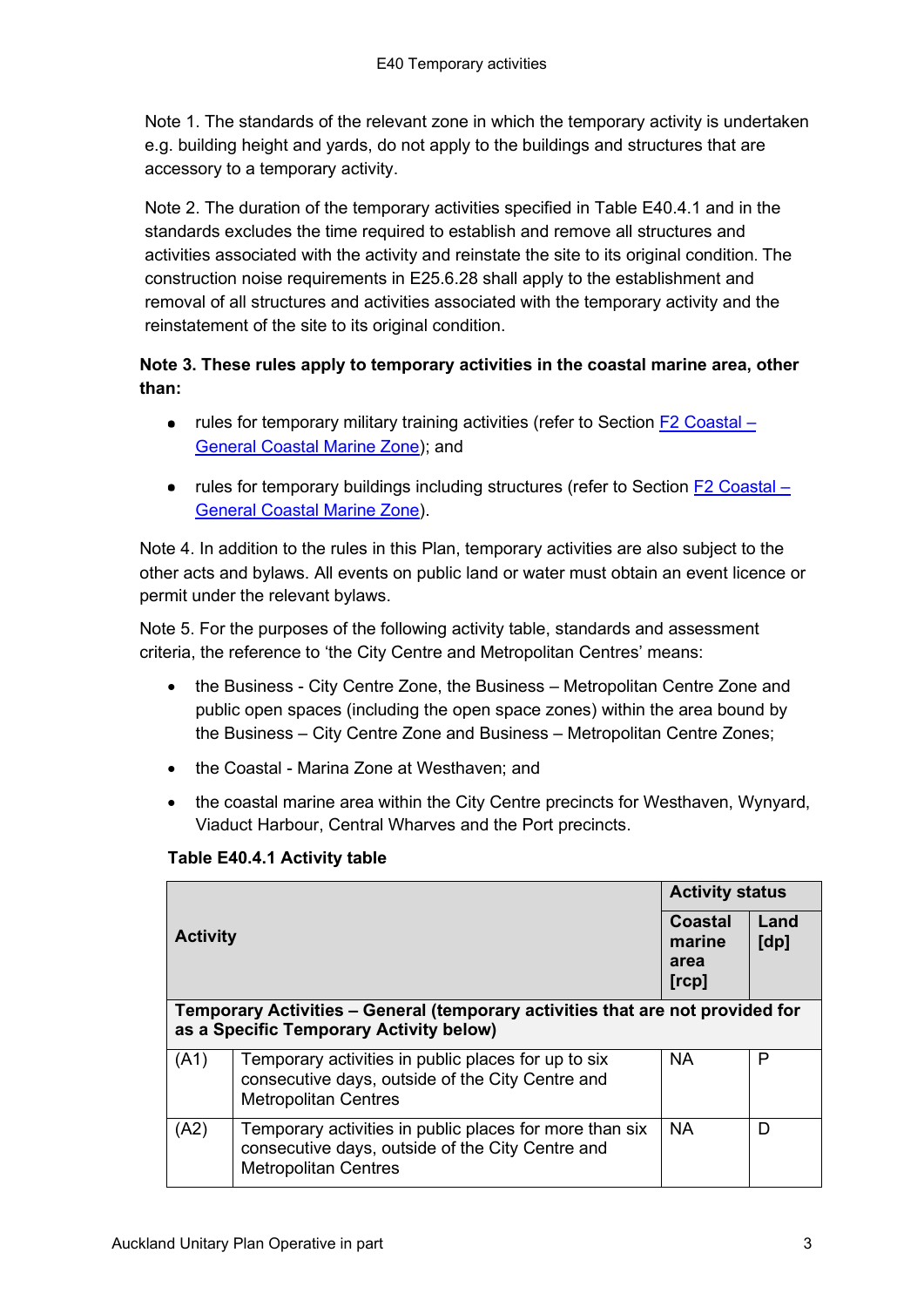| (A3)  | Temporary activities on private land for up to six days,<br>but not for more than three consecutive days, in any<br>12 month period, outside of the City Centre and<br><b>Metropolitan Centres</b> | P         | P         |
|-------|----------------------------------------------------------------------------------------------------------------------------------------------------------------------------------------------------|-----------|-----------|
| (A4)  | Temporary activities on private land for more than six<br>days, or for more than three consecutive days, in any<br>12 month period, outside of the City Centre and<br><b>Metropolitan Centres</b>  | D         | D         |
| (A5)  | Temporary activities in public places or on private land<br>for up to 21 consecutive days within the area of the<br><b>City Centre and Metropolitan Centres</b>                                    | P         | P         |
| (A6)  | Temporary activities in public places or on private land<br>for more than 21 consecutive days within the area of<br>the City Centre and Metropolitan Centres                                       | <b>RD</b> | <b>RD</b> |
| (A7)  | Temporary activities in the Auckland Domain involving<br>more than 20,000 people for up to 12 consecutive<br>days, and up to three times between 2 October and 31<br>April                         | <b>NA</b> | P         |
| (A8)  | Temporary activities in the Auckland Domain not<br>otherwise provided for                                                                                                                          | <b>NA</b> | <b>RD</b> |
| (A9)  | Temporary activities in public places in the coastal<br>marine area, for up to 14 consecutive days in a six-<br>month period, outside of the City Centre and<br><b>Metropolitan Centres</b>        | P         | <b>NA</b> |
| (A10) | <b>RD</b><br>Temporary activities in public places in the coastal<br>marine area outside of the City Centre and<br>Metropolitan Centres not otherwise provided for                                 |           | <b>NA</b> |
| (A11) | Temporary activities in Significant Ecological Area -<br>Marine -1 areas, Outstanding Natural Character<br>areas, or Outstanding Natural Feature Type A, B, C,<br>$E, F$ and V areas               | D         | <b>NA</b> |
|       | <b>Specific Temporary Activities</b>                                                                                                                                                               |           |           |
| (A12) | Noise events in public places                                                                                                                                                                      | P         | P         |
| (A13) | Noise events on private land, outside of land within a<br><b>NA</b><br>residential zone                                                                                                            |           | <b>RD</b> |
| (A14) | Noise events on land within a residential zone                                                                                                                                                     | <b>NA</b> | D         |
| (A15) | Filming activities up to, and including, 30 consecutive<br>P<br>days                                                                                                                               |           | P         |
| (A16) | Filming activities for more than 30 consecutive days                                                                                                                                               | <b>RD</b> | <b>RD</b> |
| (A17) | P<br>Fund-raising events, including markets, up to six per<br>site annually if undertaken by schools, churches,<br>charities and community groups                                                  |           | P         |
| (A18) | Temporary storage or stacking of goods for up to six<br>consecutive months in any 24-month period within a<br>residential zone                                                                     | <b>NA</b> | P         |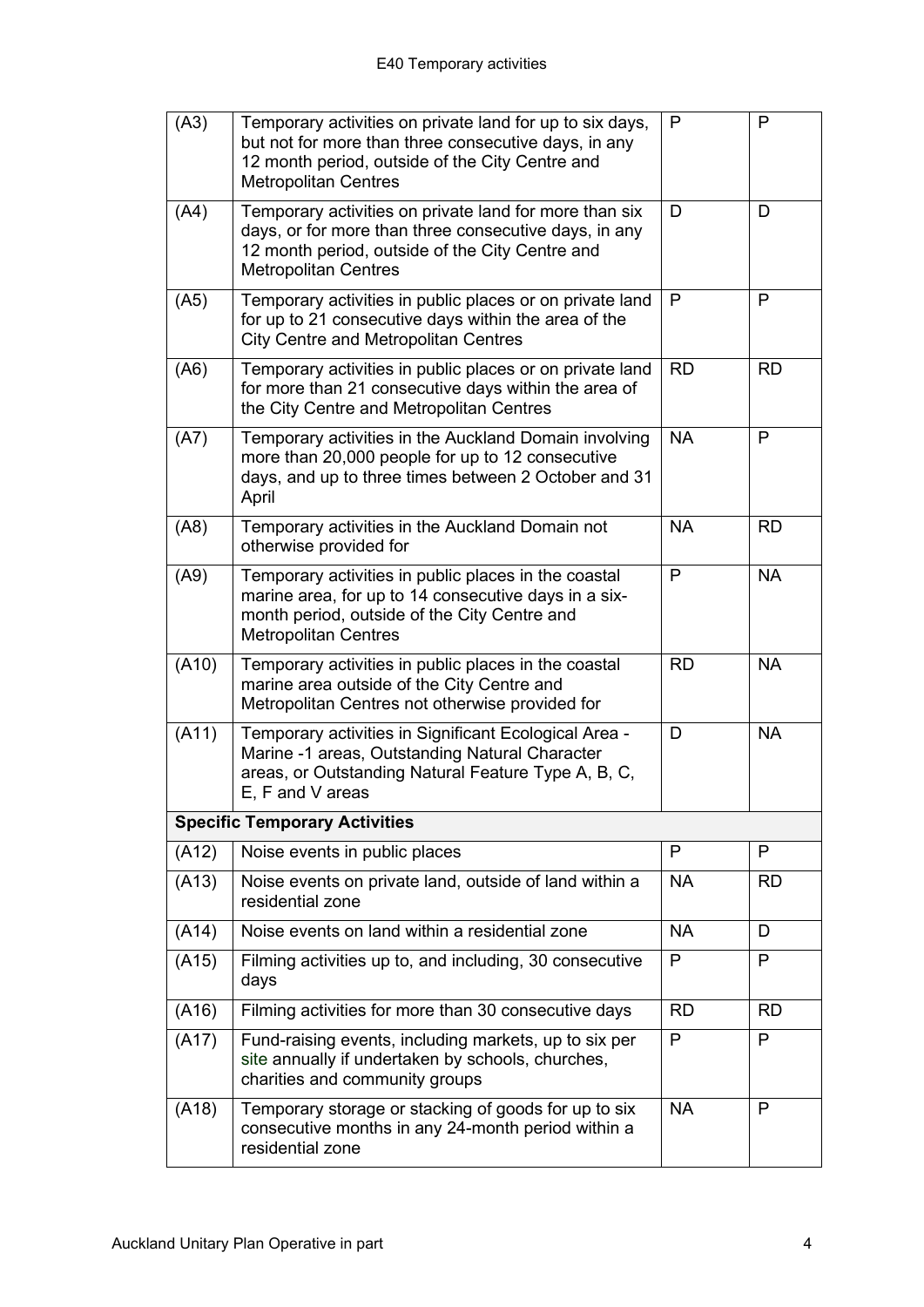| (A19) | Temporary placement and use of shipping containers<br>for one month in any 12 month period within a<br>residential zone                                                                                                                                        | <b>NA</b> | P         |
|-------|----------------------------------------------------------------------------------------------------------------------------------------------------------------------------------------------------------------------------------------------------------------|-----------|-----------|
| (A20) | Temporary activities associated with building or<br>construction, (including structures and buildings that<br>are accessory activities), for the duration of the<br>project, or up to 24 months, whichever is the lesser                                       | <b>NA</b> | P         |
| (A21) | Temporary activities (including accessory structures)<br>on private land associated with construction or<br>restoration projects for recreational purposes (for<br>example the restoration of boats or caravans) for up to<br>12 months in any 24 month period | <b>NA</b> | P         |
| (A22  | Lighting of fireworks                                                                                                                                                                                                                                          | Р         | P         |
| (A23  | Temporary military training activities                                                                                                                                                                                                                         | <b>NA</b> | P         |
| (A24) | Specific temporary activities that are not provided as a<br>permitted activity in rules (A12) to (A23)                                                                                                                                                         | <b>RD</b> | <b>RD</b> |

### **E40.5. Notification**

- (1) Any application for resource consent for an activity listed in Table E40.4.1 Activity table will be subject to the normal tests for notification under the relevant sections of the Resource Management Act 1991.
- When deciding who is an affected person in relation to any activity for the purposes of section 95E of the Resource Management Act 1991 the Council will give specific consideration to those persons listed in Rule [C1.13\(4\).](http://unitaryplan.aucklandcouncil.govt.nz/Images/Auckland%20Unitary%20Plan%20Operative/Chapter%20C%20General%20Rules/C%20General%20rules.pdf)

## **E40.6. Standards**

All activities listed as permitted in Table E40.4.1 must comply with the following standards.

### **E40.6.1. Measurement of noise events**

- (1) Noise limits for noise events must be met 1m from any adjacent occupied building outside the venue used for a noise event.
- (2) Noise events in the City Centre must meet the noise limits both within and outside the City Centre.
- (3) The LAeq noise levels to be met are incidence noise levels averaged over the duration of the event but are not to include sound testing or balancing.
- (4) No corrections can be made to the measured incident noise level.
- (5) Crowd noise must not be included in any noise measurement.

### **E40.6.2. Traffic associated with temporary activities**

Where an event in a rural zone or Future Urban Zone generates more than 500 vehicle movements per day on adjacent roads a Transport and Traffic Management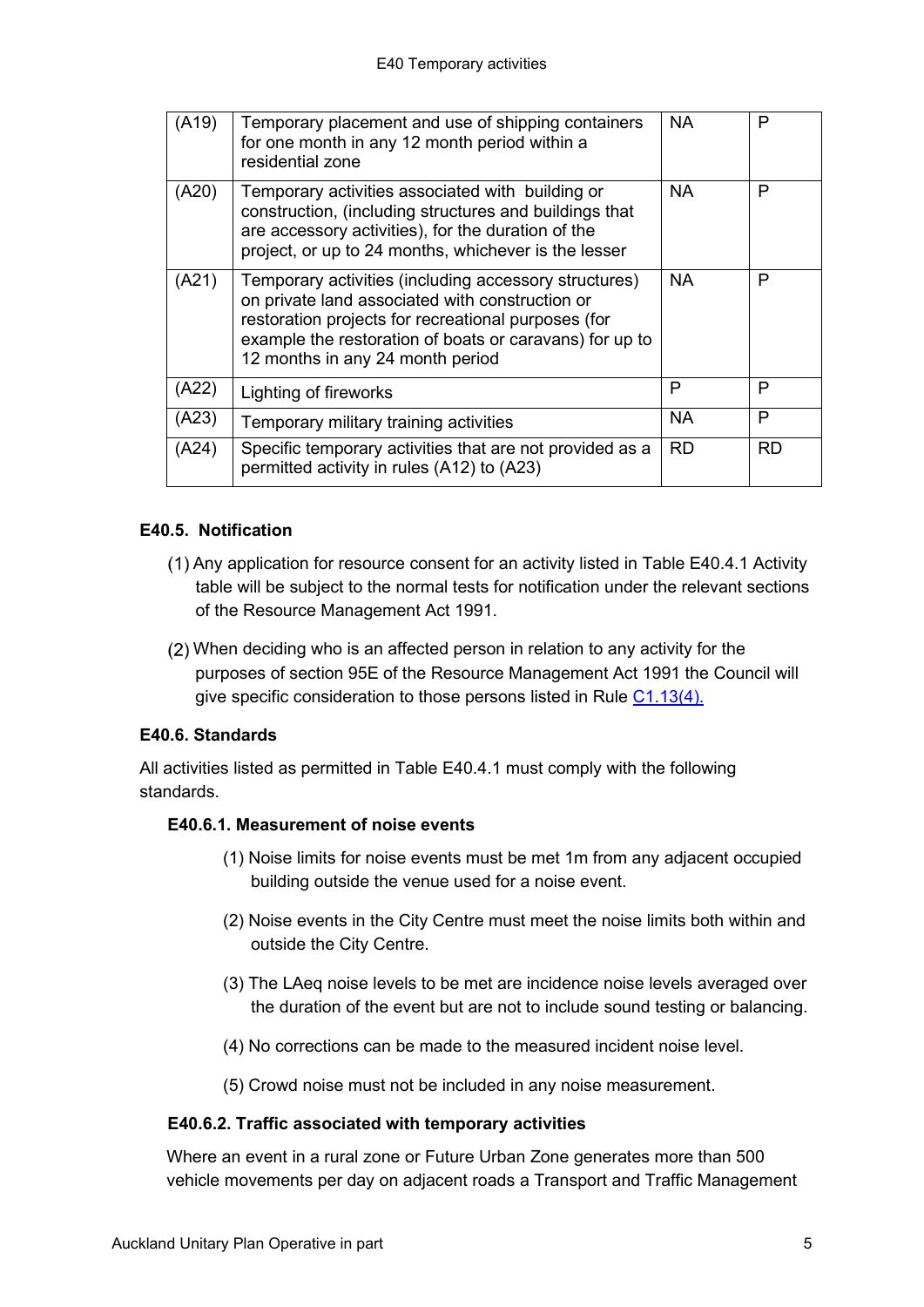Plan (prepared by a suitably qualified and experienced person and authorised by Auckland Transport and/or Waka Kotahi (where there is a potential impact on the State Highway network)) shall be prepared, and the event shall be undertaken in accordance with the authorised Transport and Traffic Management Plan.

**Note:** the traffic generation threshold of 500 vehicle movements per day includes vehicle movements associated with the event plus those associated with the establishment and removal of structures/facilities of the temporary activity.

# **E40.6.3. Temporary activities in public places in the coastal marine area, for up to 14 consecutive days in a six-month period, outside of the City Centre and Metropolitan Centres**

- Temporary activities for up to 14 consecutive days in a six-month period in the coastal marine area must:
	- (a) not cause a hazard to safe navigation;
	- (b) remove any building material, spoil, construction equipment or litter associated with a temporary activity from the coastal marine area within 24 hours on completion of the activity;
	- (c) not be located in any Significant Ecological Area Marine -1, Outstanding Natural Character area, or Outstanding Natural Feature Type A, B, C, E, F and V area; and
	- (d) remedy or restore any visible disturbance to the foreshore and seabed associated with a temporary activity (that cannot be achieved by natural processes) within seven days of completion of the event.

## **E40.6.4. Noise events outside the City Centre and Metropolitan Centres**

- Up to 15 noise events at a venue are permitted outside the City Centre and Metropolitan Centres in any 12 month period, provided that no more than two noise events occur in any seven-day period, and the noise event complies with all of the following:
	- (a) the noise event does not exceed eight hours in duration, excluding;
		- (i) two hours for sound testing and balancing that is undertaken between 9am and 7pm on the day of the event; and
		- (ii) the time required to establish and remove all structures and activities associated with the noise event and reinstate the site to its original condition prior to the noise event.
	- (b) the noise event (excluding the establishment and removal of all structures and activities associated with the noise event and reinstating the site to its original condition prior to the noise event) does not exceed a noise limit of 70dB LAeq and 80dB LA01 except;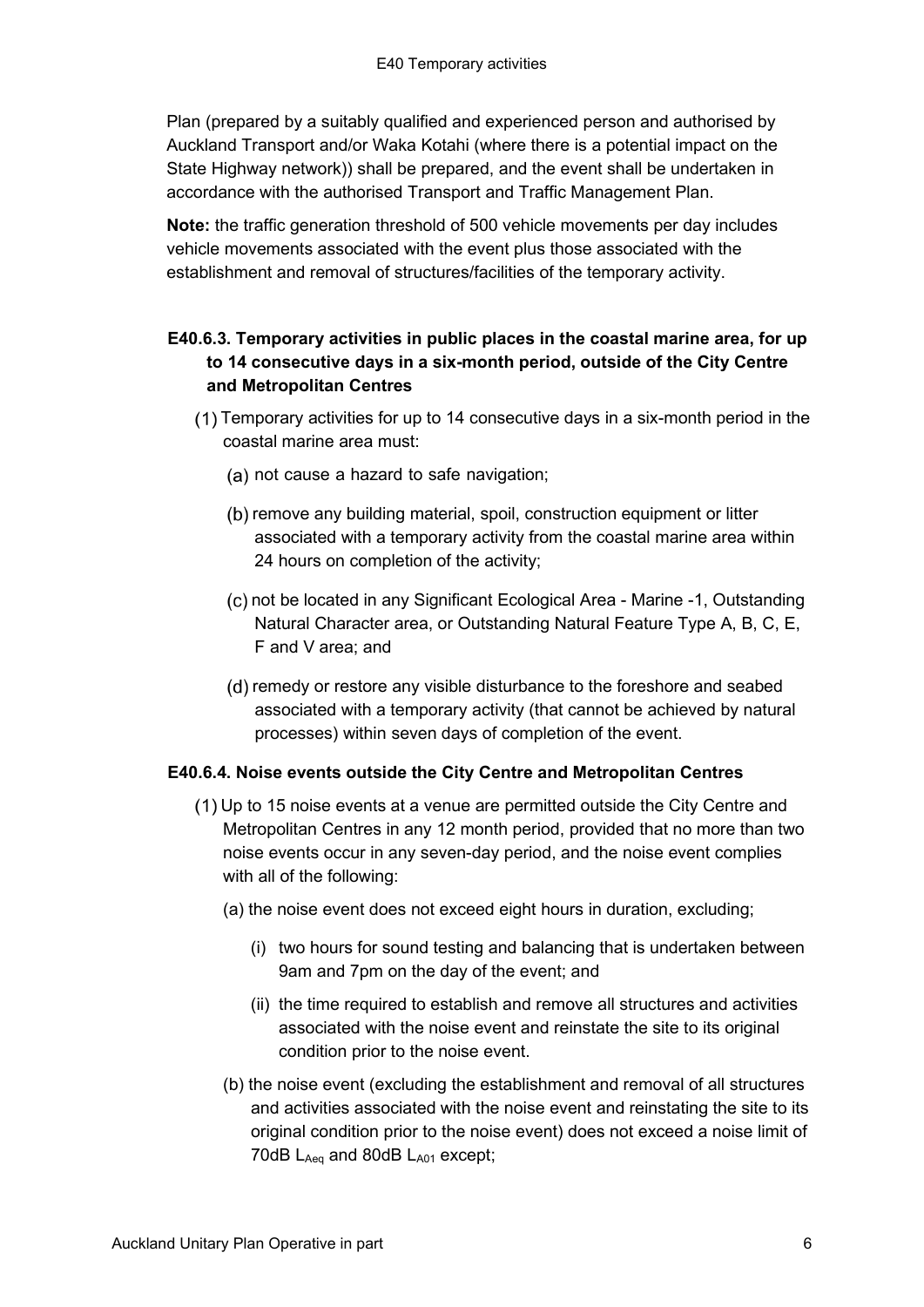- (i) three noise events can have a noise limit of 80dB  $L_{Aeq}$  and 90dB  $L_{A01}$ for a maximum of three hours, excluding one hour for sound testing and balancing undertaken after 9am on the day of the event; and
- (ii) three noise events in the Auckland Domain can be held with no noise limits applying.
- (c) the noise event (excluding the time required to establish and remove all structures and activities associated with the noise event and reinstate the site to its original condition prior to the noise event) starts after 9am and ends by 11pm, except on New Year's Day where the noise event ends by 1am;
- (d) the noise limits applying to the establishment and removal of all structures and activities associated with the noise event and reinstating the site to its original condition prior to the noise event do not exceed the construction noise requirements of E25.6.27, except that up to 10pm on all days except Sunday, the noise levels at activities sensitive to noise do not exceed 60dB LAeq and 75dB LAmax for up to 3 hours following the conclusion of the event when measured and assessed in accordance with the requirements of E25.6.1(3).

### **E40.6.5. Noise events within the City Centre and Metropolitan Centres**

- Up to 18 noise events at a venue are permitted within the City Centre and Metropolitan Centres any 12 month period, provided no more than two noise events occur in any seven-day period and the noise event complies with all of the following:
	- (a) the noise event does not exceed eight hours in duration, excluding;
		- (i) two hours for sound testing and balancing that is undertaken between 9am and 7pm on the day of the event;
		- (ii) the time required to establish and remove all structures and activities associated with the noise event and reinstate the site to its original condition prior to the noise event.
	- (b) the noise event (excluding the establishment and removal of all structures and activities associated with the noise event and reinstating the site to its original condition prior to the noise event) does not exceed a noise level of 70dB LAeq and 80dB LA01 except;
		- (i) three noise events can have a noise limit of 80dB  $L_{Aeq}$  and 90dB  $L_{A01}$ for a maximum of three hours, excluding one hour for sound testing and balancing undertaken between 9am and 7pm on the day of the event; and
		- (ii) three noise events can have a noise limit of 90dB  $L_{Aeq}$  and 95dB  $L_{A01}$ , for a maximum of three hours, excluding one hour for sound testing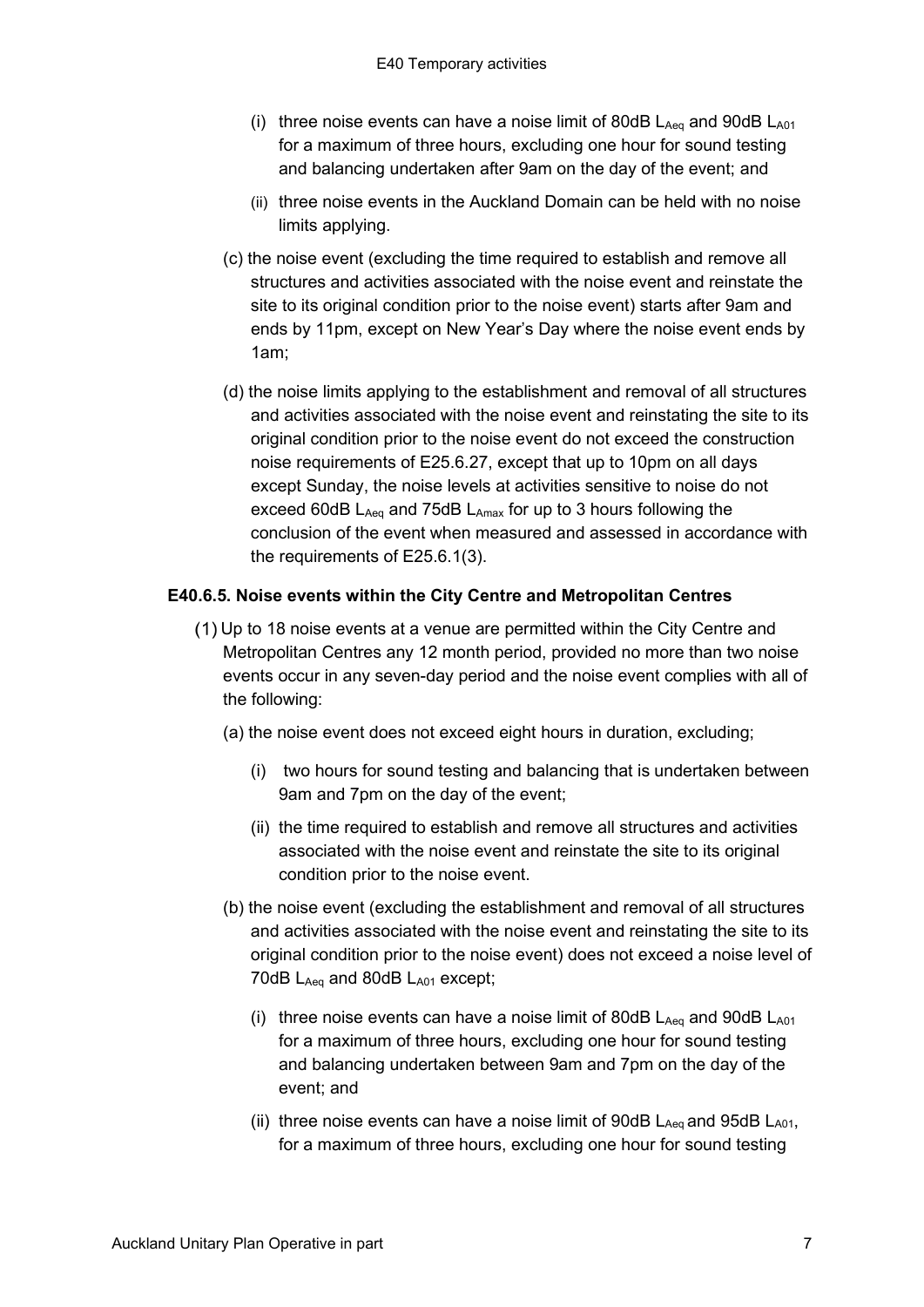and balancing undertaken between 9am and 7pm on the day of the event.

- (c) the noise event (excluding the time required to establish and remove all structures and activities associated with the noise event and reinstate the site to its original condition prior to the noise event) starts after 9am and ends by 11pm, except on New Year's Day where the noise event ends by 1am;
- (d) the noise limits applying to the establishment and removal of all structures and activities associated with the noise event and reinstating the site to its original condition prior to the noise event do not exceed the construction noise requirements of E25.6.28.

# **E40.6.6. Temporary storage or stacking of goods for up to six consecutive months in any 24-month period within a residential zone**

Temporary storage or stacking of goods for up to six consecutive months in any 24-month period within a residential zone must not result in any stack or material stored being greater than 2m high within 2m of the boundary of a site in a residential zone.

## **E40.6.7. Lighting of fireworks**

- (1) The lighting of fireworks must:
	- (a) be undertaken between 5pm and 10.30pm, except for New Year's Eve;
	- (b) may be undertaken between 5pm on New Year's Eve and 1am on New Year's Day; or
	- (c) may be undertaken between 5pm and 12am with an event licence or permit.

### **E40.6.8. Temporary military training activities**

- Temporary military training activities involving weapons firing or the use of explosives must:
	- (a) provide notice, and a noise management plan prepared by a suitably qualified acoustic engineer, to the Council at least 48 hours prior to the commencement of the activity, with the notice specifying:
		- (i) whether the activity involves live firing and/or the use of explosives or firing of blank ammunition;
		- (ii) the location of the activity and the boundaries within which the activity will take place;
		- (iii) the distances to buildings used for activities sensitive to noise; and
		- (iv) the timing and duration of the activity.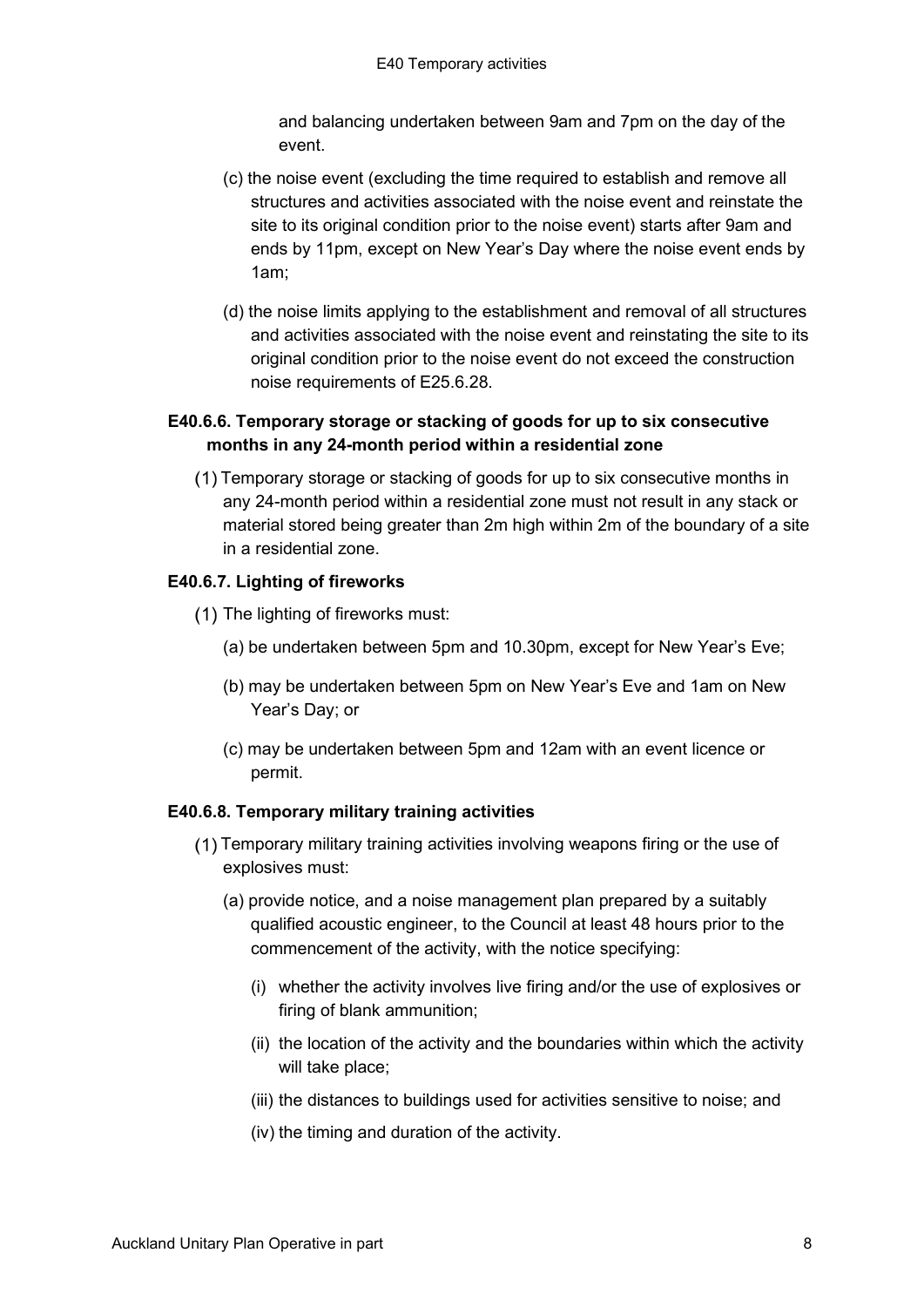(b) meet the standards in Table E40.6.8.1 Temporary military training activities noise separation distances.

|           | Table E40.6.8.1 Temporary military training activities noise separation |  |  |
|-----------|-------------------------------------------------------------------------|--|--|
| distances |                                                                         |  |  |

| noise                                                                  | days)                    | Type of military Time (on all Separation distance to activities sensitive to<br>noise |                                                                       |
|------------------------------------------------------------------------|--------------------------|---------------------------------------------------------------------------------------|-----------------------------------------------------------------------|
| Live firing of<br>weapons and                                          | 7am to 7pm<br>(day time) | 1500m<br>minimum                                                                      | Less than 1500m if Standard<br>E40.6.8(1) and (2) are complied with   |
| single or multiple 7pm to 7am<br>explosive events (night time) minimum |                          | 4500m                                                                                 | Less than 4500m if Standard<br>$E40.6.8(1)$ and (3) are complied with |
| Firing of blank<br>ammunition                                          | 7am to 7pm               | 750m<br>minimum                                                                       | Less than 750m if Standard<br>$E40.6.8(1)$ and (2) are complied with  |
|                                                                        | 7pm to 7am               | 2250m<br><b>Iminimum</b>                                                              | Less than 2250m if Standard<br>$E40.6.8(1)$ and (3) are complied with |

- Day time noise levels must not exceed a peak sound level of 120dBC measured at or within the notional boundary of any activity sensitive to noise.
- (3) Night time noise levels must not exceed a peak sound level of 90dBC when measured at or within the notional boundary of any activity sensitive to noise.
- Temporary military training activities involving mobile noise sources, other than those provided for in Table E40.6.8.1 Temporary military training activities noise separation distances, shall comply with the noise limits set out in Tables 2 and 3 in the New Zealand Standard on Acoustics – Construction Noise (NZS 6803:1999) with reference to 'construction noise' taken to refer to other, mobile noise sources.
- Temporary military training activities involving stationary noise sources, other than those provided for in Table E40.6.8.1 Temporary military training activities noise separation distances, must not exceed the noise levels in when measured at or within the [notional boundary](http://unitaryplan.aucklandcouncil.govt.nz/pages/plan/Book.aspx) of any activity sensitive to noise.

**Table E40.6.8.2 Noise levels for temporary military training stationary noise sources**

| Time                    | <b>Noise level</b>                    |
|-------------------------|---------------------------------------|
| 7am to 10pm             | $-55$ d $B$ $L_{Aeq(15 \text{ min})}$ |
| 10pm to 7am on all days | $45dB$ $L_{Aeq(15 min)}$              |
|                         | 75dB LAFmax                           |

### **E40.7. Assessment – controlled activities**

There are no controlled activities in this section.

### **E40.8. Assessment – restricted discretionary activities**

### **E40.8.1. Matters of discretion**